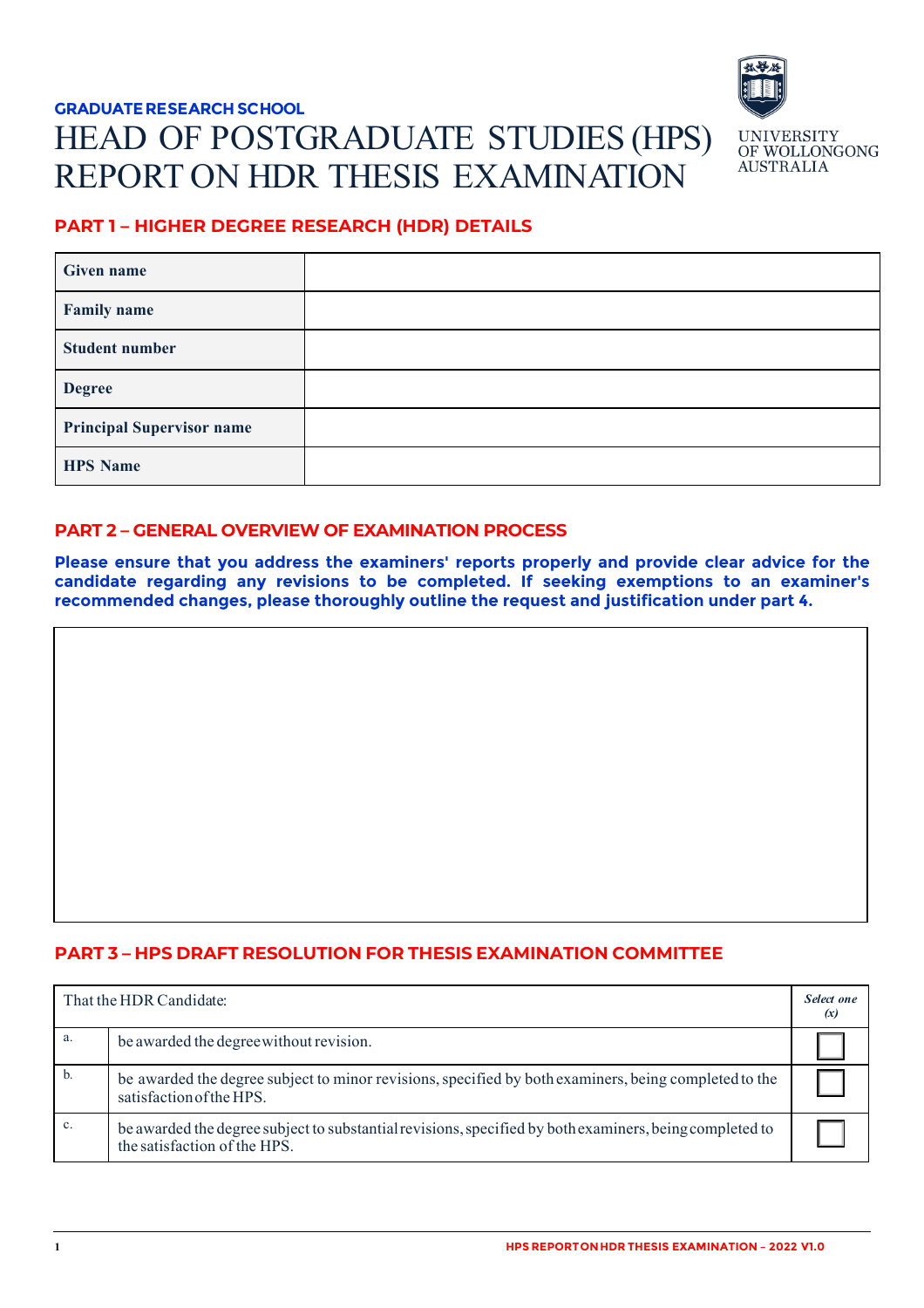| d.          | be awarded the degree subject to (minor/substantial/) revisions, specified by                                                                                                                                                             |  |
|-------------|-------------------------------------------------------------------------------------------------------------------------------------------------------------------------------------------------------------------------------------------|--|
| e.          | be awarded the degree subject to substantial revisions, specified by the examiners, being completed to<br>for confirmation of the revisions to his/her satisfaction.                                                                      |  |
| $f_{\cdot}$ | be required to resubmit the thesis in revised form for examination after a suitable period of study and/or<br>research.                                                                                                                   |  |
| g.          | In the case of doctoral theses<br>(i) be awarded the degree of Master of Philosophy - Research without further examination; or<br>(ii) be permitted to submit the revised thesis for examination for a Master of Philosophy -<br>Research |  |
| $h$ .       | That the thesis be sent to a third examiner.                                                                                                                                                                                              |  |
| i.          | That the candidate not be awarded the degree.                                                                                                                                                                                             |  |

#### **If your draft resolution is different from that provided by the thesis examiner, please justify the variation below:**

| I have suggested the revised resolution above for the following reason(s): |  |  |  |  |
|----------------------------------------------------------------------------|--|--|--|--|
|                                                                            |  |  |  |  |
|                                                                            |  |  |  |  |
|                                                                            |  |  |  |  |
|                                                                            |  |  |  |  |
|                                                                            |  |  |  |  |
|                                                                            |  |  |  |  |

### **If seeking exemptions to an examiner's recommended changes, please thoroughly outline the request and justification under part 4 on the following page(s):**

# **HPS SIGN OFF:**

| ( <i>HPS</i> to confirm $(x)$ )<br>I have liaised with the supervisor/s in the preparation of this report. |  |      |  |
|------------------------------------------------------------------------------------------------------------|--|------|--|
| <b>HPS</b> name                                                                                            |  |      |  |
| <b>HPS</b> signature                                                                                       |  | Date |  |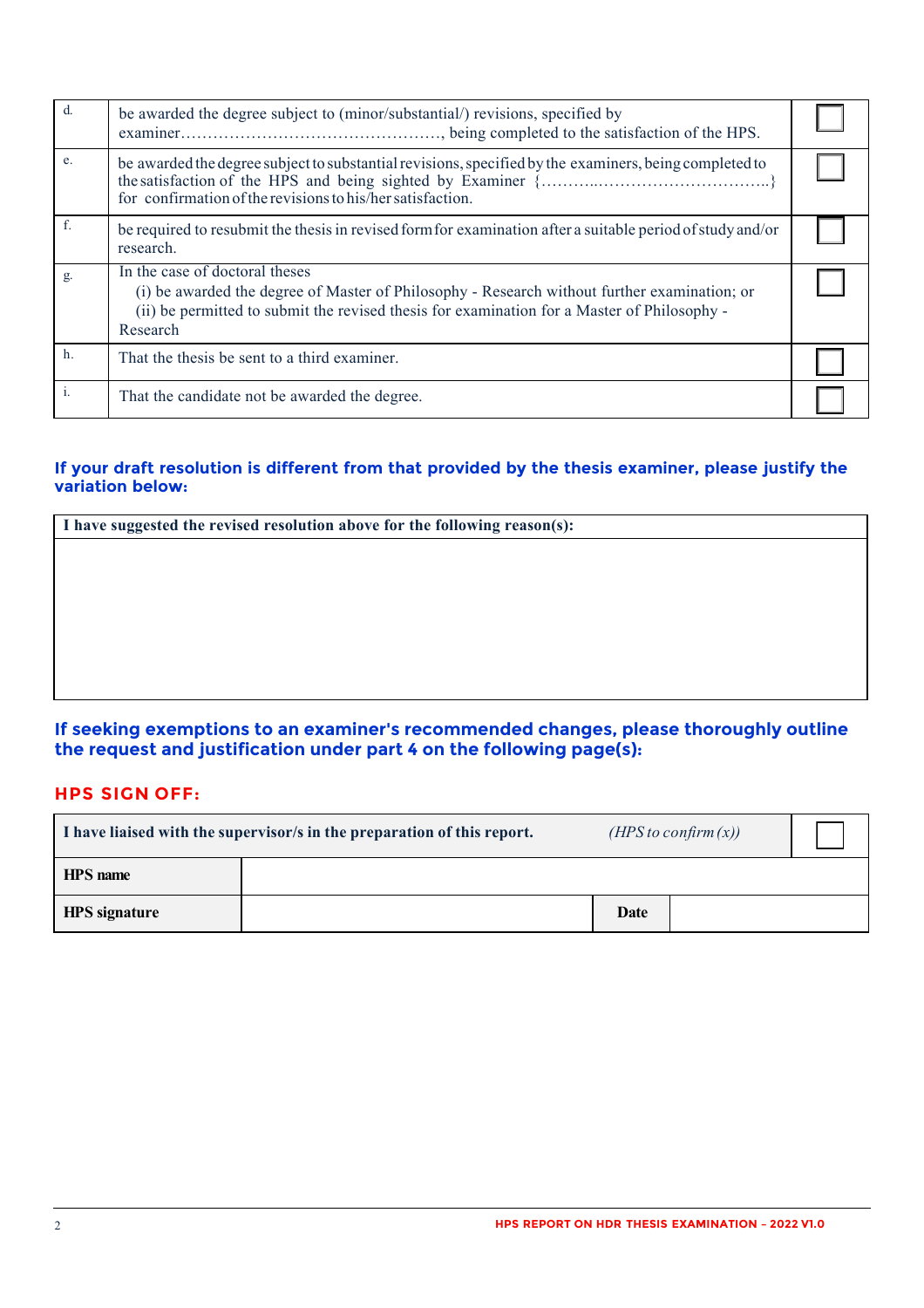#### **PART 4 - JUSTIFICATION OF EXEMPTIONS TO EXAMINERS REQUESTED REVISIONS**

**All revisions suggested by both examiners are required to be made unless contrary arguments are put forward by the HPS. If this is the case, the justification must be clearly stated below. If the thesis has had a third examiner, all three examiners' reports needed to be addressed in this report.** 

**I believe that the following revisions suggested by the examiner(s) should not be made.**

**Note: Please ensure you address each revision individually.** 

|              | <b>EXAMINER NAME:</b>                                   |                                                  |  |
|--------------|---------------------------------------------------------|--------------------------------------------------|--|
|              |                                                         |                                                  |  |
| $\mathbf{1}$ | The following revision should <b>NOT</b> be undertaken: |                                                  |  |
|              |                                                         |                                                  |  |
|              |                                                         |                                                  |  |
|              |                                                         |                                                  |  |
|              |                                                         |                                                  |  |
|              |                                                         |                                                  |  |
|              |                                                         |                                                  |  |
|              | Justification:                                          |                                                  |  |
|              |                                                         |                                                  |  |
|              |                                                         |                                                  |  |
|              |                                                         |                                                  |  |
|              |                                                         |                                                  |  |
|              |                                                         |                                                  |  |
| $\mathbf 2$  |                                                         | The following revision should NOT be undertaken: |  |
|              |                                                         |                                                  |  |
|              |                                                         |                                                  |  |
|              |                                                         |                                                  |  |
|              |                                                         |                                                  |  |
|              |                                                         |                                                  |  |
|              |                                                         |                                                  |  |
|              | Justification:                                          |                                                  |  |
|              |                                                         |                                                  |  |
|              |                                                         |                                                  |  |
|              |                                                         |                                                  |  |
|              |                                                         |                                                  |  |
|              |                                                         |                                                  |  |

| <b>EXAMINER NAME:</b>                                   |  |
|---------------------------------------------------------|--|
| The following revision should <b>NOT</b> be undertaken: |  |
|                                                         |  |
|                                                         |  |
|                                                         |  |
|                                                         |  |
|                                                         |  |
|                                                         |  |